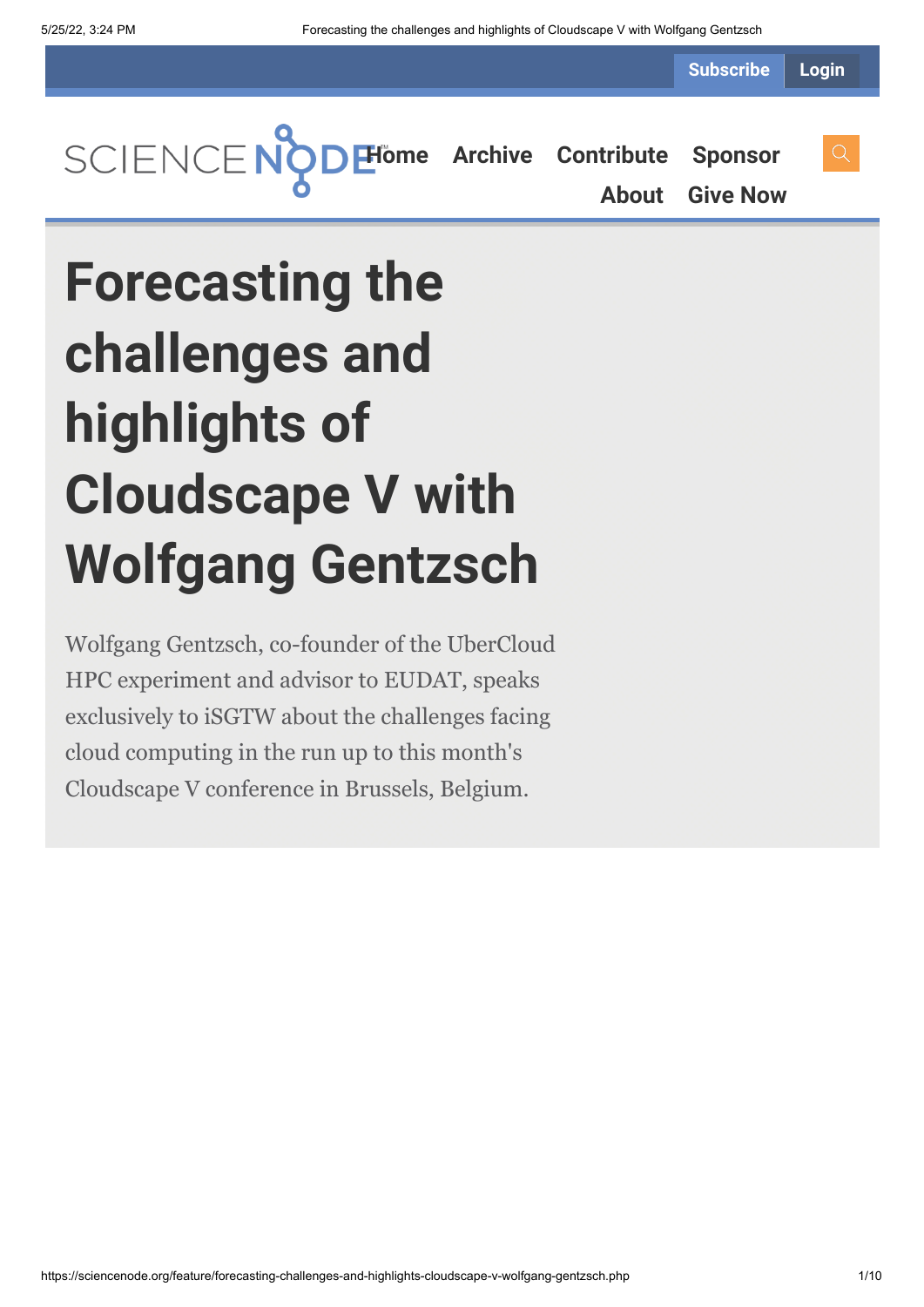

*"Europe has a long history of orchestrating challenging research across all EU member states and communities," says Gentzsch.*

*[Wolfgang Gentzsch](http://www.cloudscapeseries.eu/Content/Speakers.aspx?id=143)[, co-founder of the UberCloud](http://www.hpcexperiment.com/) HPC experiment and advisor to [EUDAT](http://www.eudat.eu/) speaks exclusively to* iSGTW *about the challenges facing cloud computing in the run up to this month's [Cloudscape V conference in Brussels, Belgium \(27-](http://www.cloudscapeseries.eu/Pages/Home.aspx) 28 February).*

## **Perhaps you could start by telling us why sustainability, particularly in relation to clouds, is so important for research?**

Sustainability in the context of cloud infrastructures means the long-term maintenance of their services for a wider user and customer community. Researchers who previously have used their own limited resources are benefiting tremendously from clouds: for example, by avoiding long waiting times for their compute jobs; enjoying on-demand availability of resources; experiencing no peak-demand bottlenecks; having the best-suited resources always available at their

#### **Posted on FEB 13 2013 11:22AM**



**[Andrew Purcell](https://sciencenode.org/author/andrew-purcell.php)** European editor

**Share this story**



# **Republish**



**[Wolfgang](https://sciencenode.org/tag/?tag=Wolfgang%20Gentzsch) Gentzsch**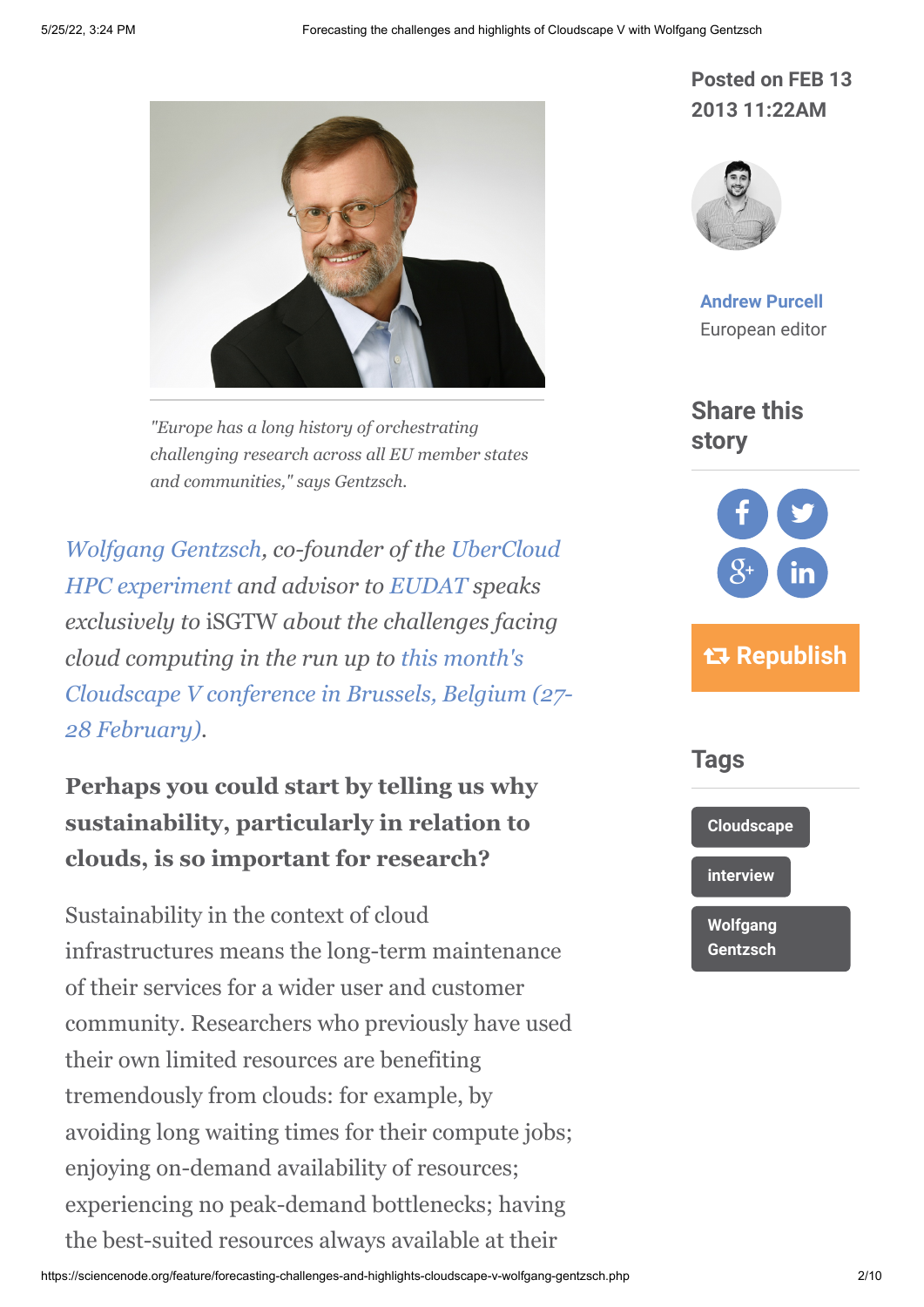fingertips; not having to deal with cumbersome procurements; and having no need to maintain their own expensive IT infrastructure. Clouds serve larger communities and, therefore, sustainability is key.

### **And what do you think the main challenges to achieving this sustainability are?**

As with any EU-funded project in both the past and the present, the huge challenge arises that the project's deliverables should be maintained after the end of the project, when funding dries out. But where should the money come from to continue providing the novel infrastructure, software, or services to a wider community. Sure, the community could pay for these services, but where should that money come from? I see two major ways (and several derivatives) for this: First, to pay for it themselves, the users of these novel services could use the money they previously spent on existing (or precursor) services, which they then successively discontinue and replace by the new and better services. Second, one could find new user communities, which will also benefit from these novel services, for example industries.

Certainly, there are more challenges for building sustainable clouds; in fact, to guarantee sustainability of the whole infrastructure, we have to ensure sustainability of individual areas, such as technology, operations, expertise, communities, collaborations, and the eco-political landscape. But, since the early days of grid computing, we have learned how to tackle many of these challenges, and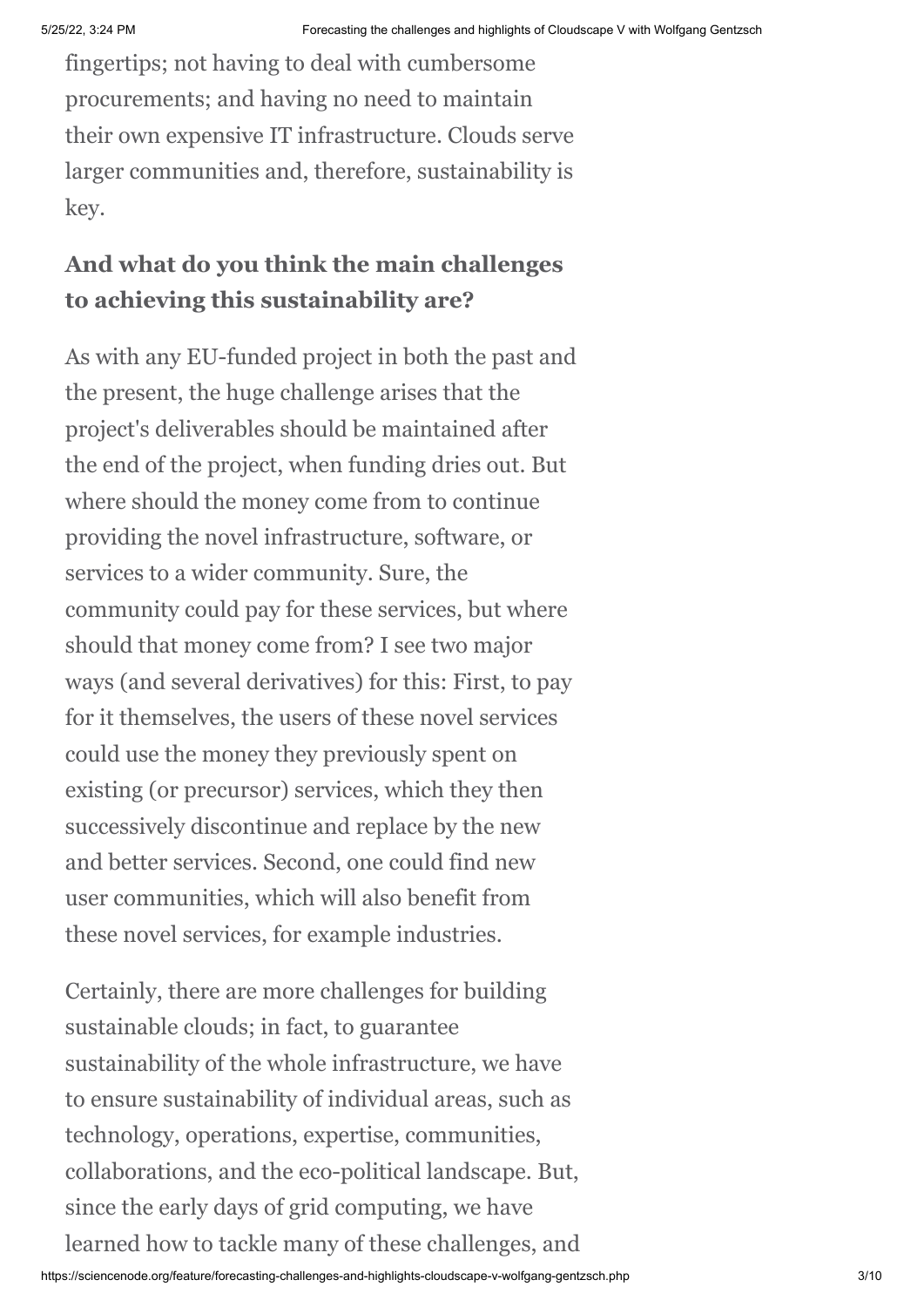the '[Top 10 Rules for Building a Sustainable Grid](http://www.gridforum.org/TLS/documents/TLS-Top10RulesForSustainableGrid.pdf)', [which I defined in an article for the Open Grid](http://www.gridforum.org/) Forum (OGF) in 2007, are also mostly true for cloud research infrastructures.

**How well do you think Europe is doing at overcoming these challenges, particularly compared to other regions, such as the US and Asia?**

Europe has a long history of orchestrating challenging research across all EU member states and communities, at least going back 30 years, to the early [Esprit project](http://en.wikipedia.org/wiki/European_Strategic_Program_on_Research_in_Information_Technology) in 1983. Since then, thousands of innovative technology projects have been performed, with great opportunities for research and industry, strengthening Europe's competitiveness in the world. These concerted efforts of the best and brightest minds in Europe have led to an eco-system of continuous innovation, research, development, and deployment, which makes tackling any challenge a relatively common endeavor.

**Is federation of clouds more difficult to achieve in Europe, compared with the US for example, due to different legal frameworks existing from country to country?**

A cloud federation is the deployment and management of multiple public and/or private cloud computing services to match research or business needs. When using multiple clouds for your workflow you obviously face even more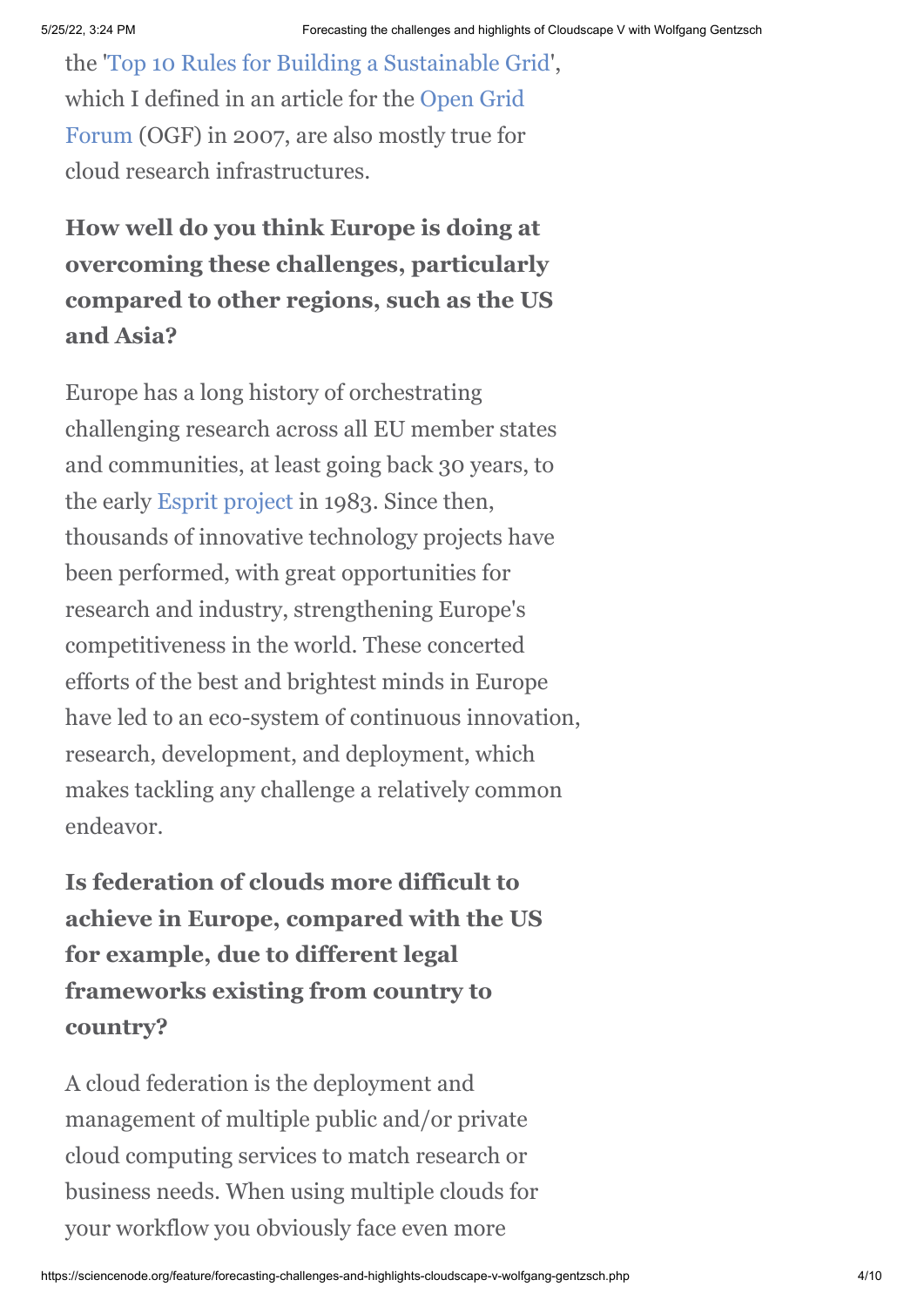challenges than with using just one cloud or cloud service; the most outstanding one being interoperability which has been addressed by OGF's [OCCI working group](http://occi-wg.org/), the [SIENA project](http://www.sienaproject.com/index.html) and others, and some of them will be discussed at [CloudScape V in Brussels.](http://www.cloudscapeseries.eu/Pages/Home.aspx) So, here again we are collecting a lot of experience regarding how to cope with the challenges which are typically European, *i.e.* multi-cultural, multi-lingual, and multi-legal frameworks. So I would say, yes, federation of clouds is more challenging in Europe. But Europe, because of its concerted efforts, is used to coping with all kinds of challenges.

# **How about industry? What role does this play in driving cloud development forward for the research community?**

Industry, in my opinion, has had an undisputed head start. While in the early 2000s research was strongly focused on grid computing - for good reasons, such as collaboration and resource sharing - large IT firms like [Sun Microsystems](http://en.wikipedia.org/wiki/Sun_Microsystems) started big virtualization projects like [N1](http://en.wikipedia.org/wiki/N1_Grid_Engine) in 2001 which later became fundamental for business clouds. In the beginning, this was more a great technology effort. But this changed as soon as virtualization technology was widely available and companies were able to easily build compute power plants, thus offering computing on demand. Especially in the case of industry, which always cares deeply about the economics, this new cloud computing trend opened new opportunities for introducing greater dynamics into all layers of the business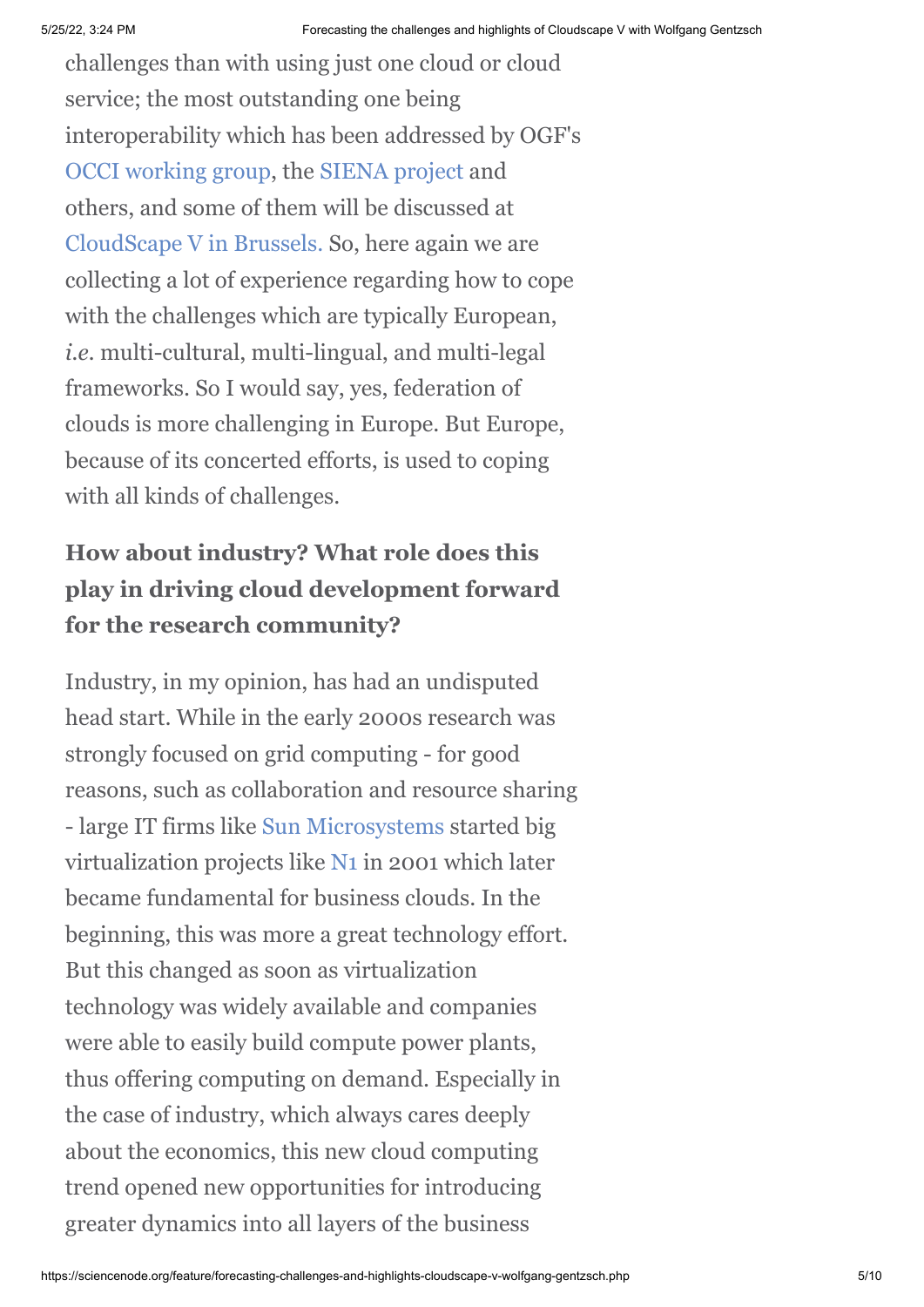process, in R&D, in production, and in making marketing and sales more flexible and adjustable instantly to customer needs.

Only recently have we seen research clouds starting to bloom, like [Helix Nebula](http://helix-nebula.eu/), for example. Now, the research community can greatly benefit from the tremendous effort from industry in cloud computing in the past few years allowing for fast moving forward, often with a mix of grid and cloud infrastructure.

**The motto of this year's Cloudscape event is 'cloud for savings, cloud for quality'. Is this what it's really all about then: researchers feel that - with government budgets tight they will be able to do more for less with the cloud? Or is there more to it than that?**

Oh, it is much more than that. The cost factor is certainly an important part, when considering the immense cost of acquiring and continuously maintaining the latest and greatest IT equipment. And yes, the 'quality' factor is important as well, allowing for a much more in-depth exploration of new products and services. In addition, as I mentioned previously, with cloud computing being part of your infrastructure, you are able to create much more dynamic processes and workflows, reducing time to result or time to market, and reacting flexibly to changing customer requirements or markets. These are all very important factors for strengthening the competitiveness of a company, a research team, and of all Europe, eventually.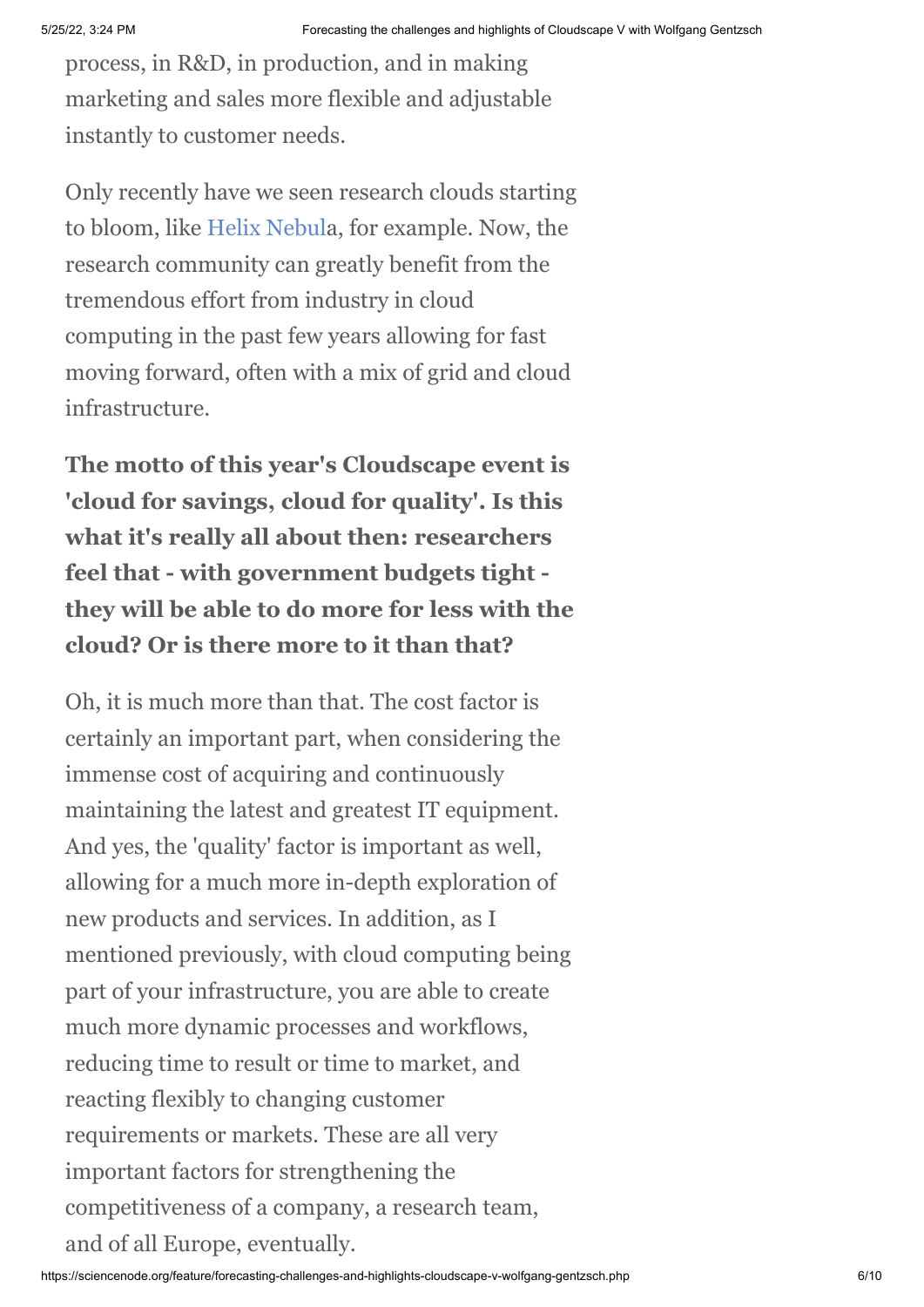**I believe you'll also be giving a presentation on The UberCloud HPC Experiment, which you're leading. Can you tell us a little about the project?**

The [UberCloud HPC Experiment](http://www.hpcexperiment.com/) aims at exploring the end-to-end process for [SMEs](http://en.wikipedia.org/wiki/Small_and_medium_enterprises) to access and use remote computing resources - 'HPC as a Service' in remote datacenters and in clouds. Burak Yenier and I have come up with 22 steps describing in detail this end-to-end process. In round one, from August to November last year, we formed 25 teams from the 160 participating organizations around the world, each team consisting of the industry end-user and their application, the software provider, the resource provider, and an HPC Expert to help all team mates get software and applications onto the remote computing resource and perform the manufacturing simulation, closely following these 22 steps. For the summary report, we have selected 15 use cases, and I will present some of [them and the lessons learned at the CloudScape V](http://www.cloudscapeseries.eu/Pages/Home.aspx) conference in February. The UberCloud HPC [Experiment is now in round two \(from Decem](http://www.hpcexperiment.com/)ber to the end of March) and has over 330 organizations registered. We are currently very busy forming 58 teams (so far) and continuing to explore 'HPC as a Service'.

### **What have the main challenges for the project been so far?**

Because of the complexity of HPC in the cloud, each team is facing its own individual challenges and some of them are reaching out to industry end-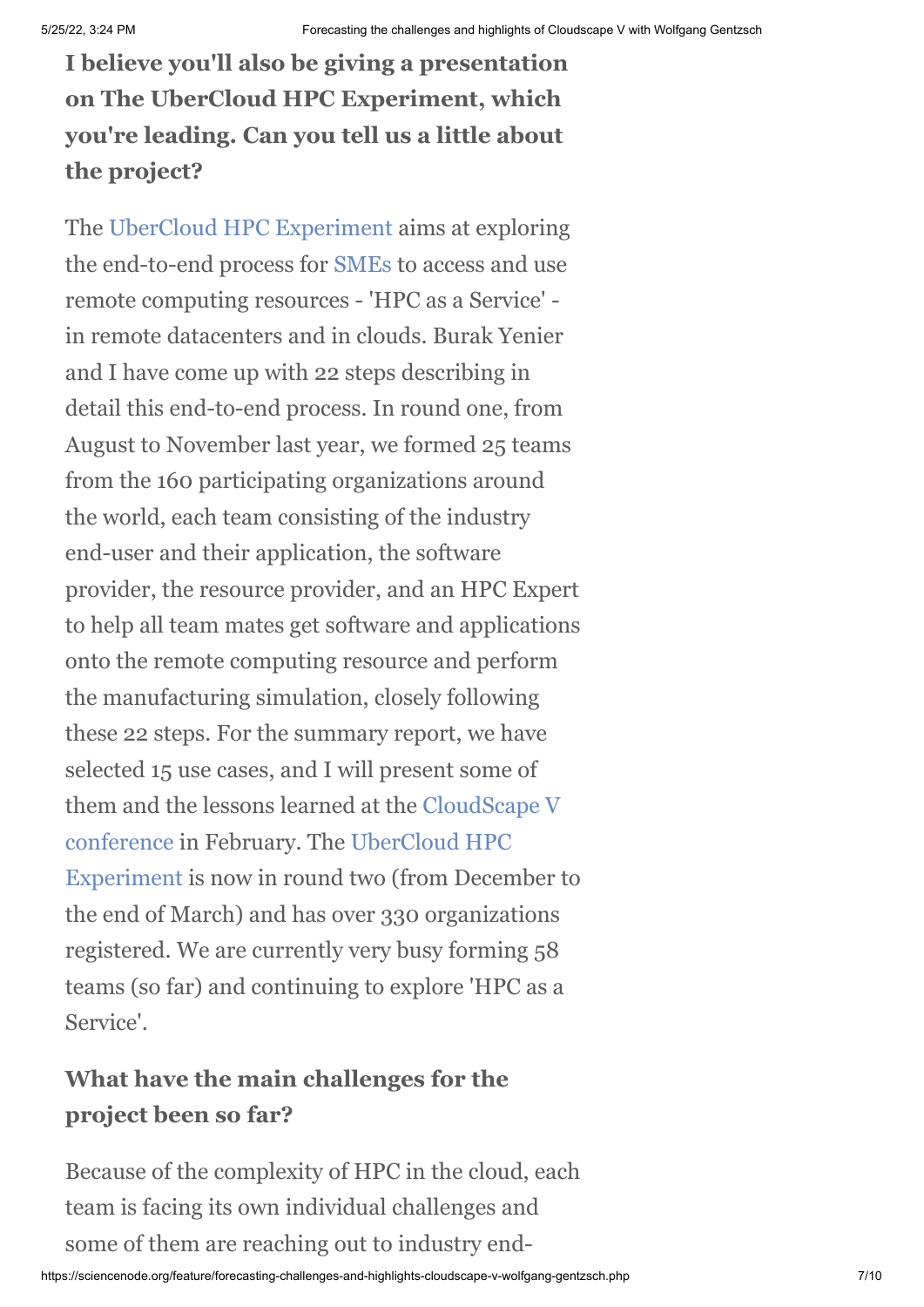users, who are ready and willing to engage in HPC (especially HPC in the cloud). The experiment, however, is usually not the highest priority of our participants' day jobs, meaning delays are quite common. About half of our participants also want to remain anonymous, for various reasons, including internal policies and processes, fear of failure, *etc*.

HPC is complex and at times it requires multiple experts to satisfy an end-user's requirement. Optimal matching of participants is critical to a team's success and resource providers may often have to deal with issues relating to internal policies, legal hurdles, and licenses. Learning the many different access and usage processes (there are, unfortunately, no standards) of the different hardware and software providers can also take many days and process automation on behalf of our providers varies greatly - some have focused on automation, while others haven't.

# **Finally, are there any other sessions you are particularly looking forward to at Cloudscape V?**

Absolutely. I'm looking forward to the keynote from my friend [Dennis Gannon from Microsoft](http://research.microsoft.com/en-us/people/degannon/) on 'Cloud4Science - Empowering the research community' and another keynote focusing on the economic benefits and strategic role of cloud adoption. [Konstantinos Glinos's](http://cordis.europa.eu/fp7/ict/e-infrastructure/home_en.html) session on sustainable clouds for research should also be very interesting. In addition, there are going to be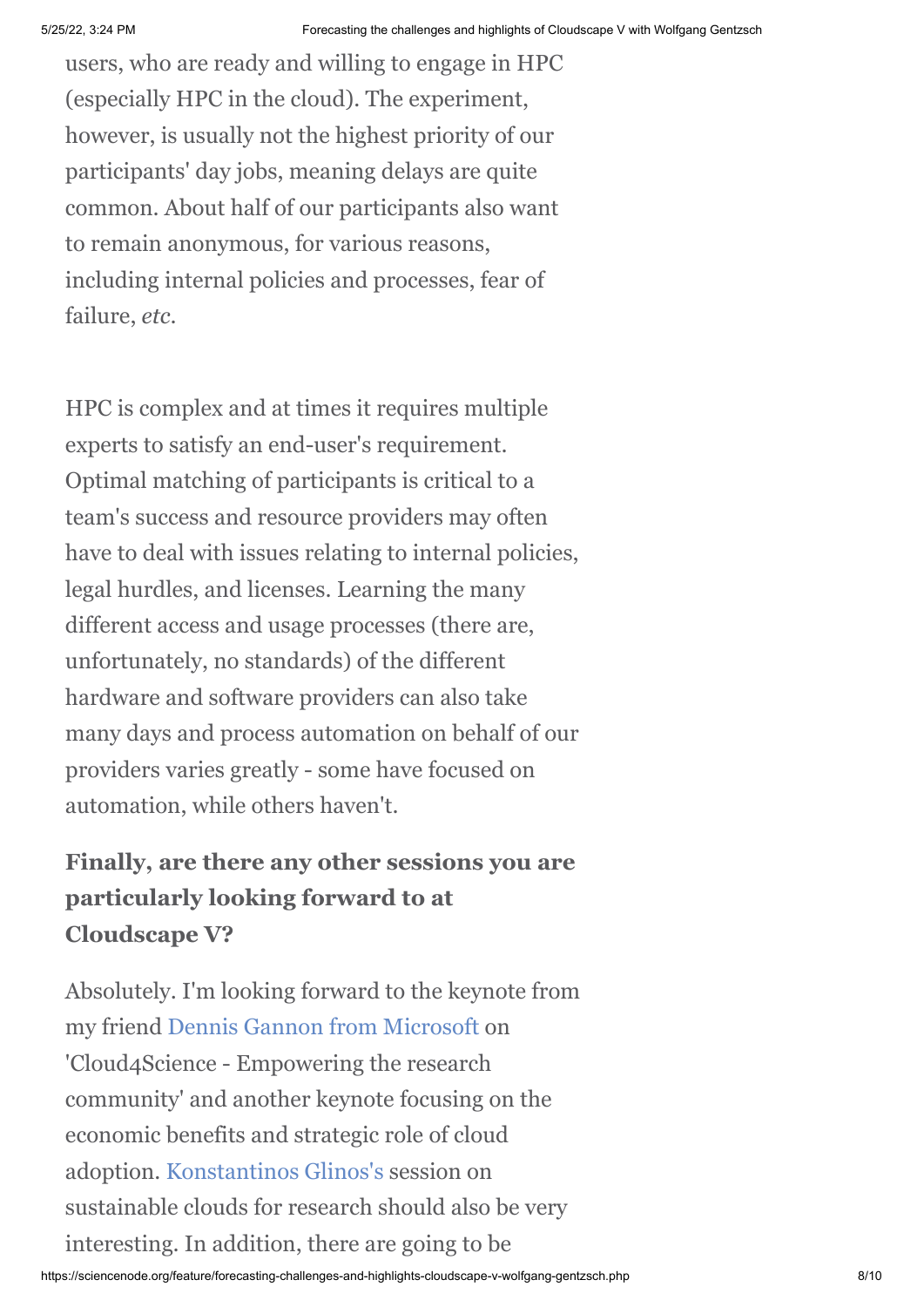sessions on sustainability, security, collaboration between industry and research, open collaborative models, open data, and big data (this is especially [valuable for my contribution to the EUDAT](http://www.eudat.eu/) project). Finally, there will also be sessions on cloud for new government services, an expert panel on standards and interoperability, and a few talks aimed at guiding SMEs to the cloud. Altogether, this CloudScape V conference is a must for newcomers and for experts.